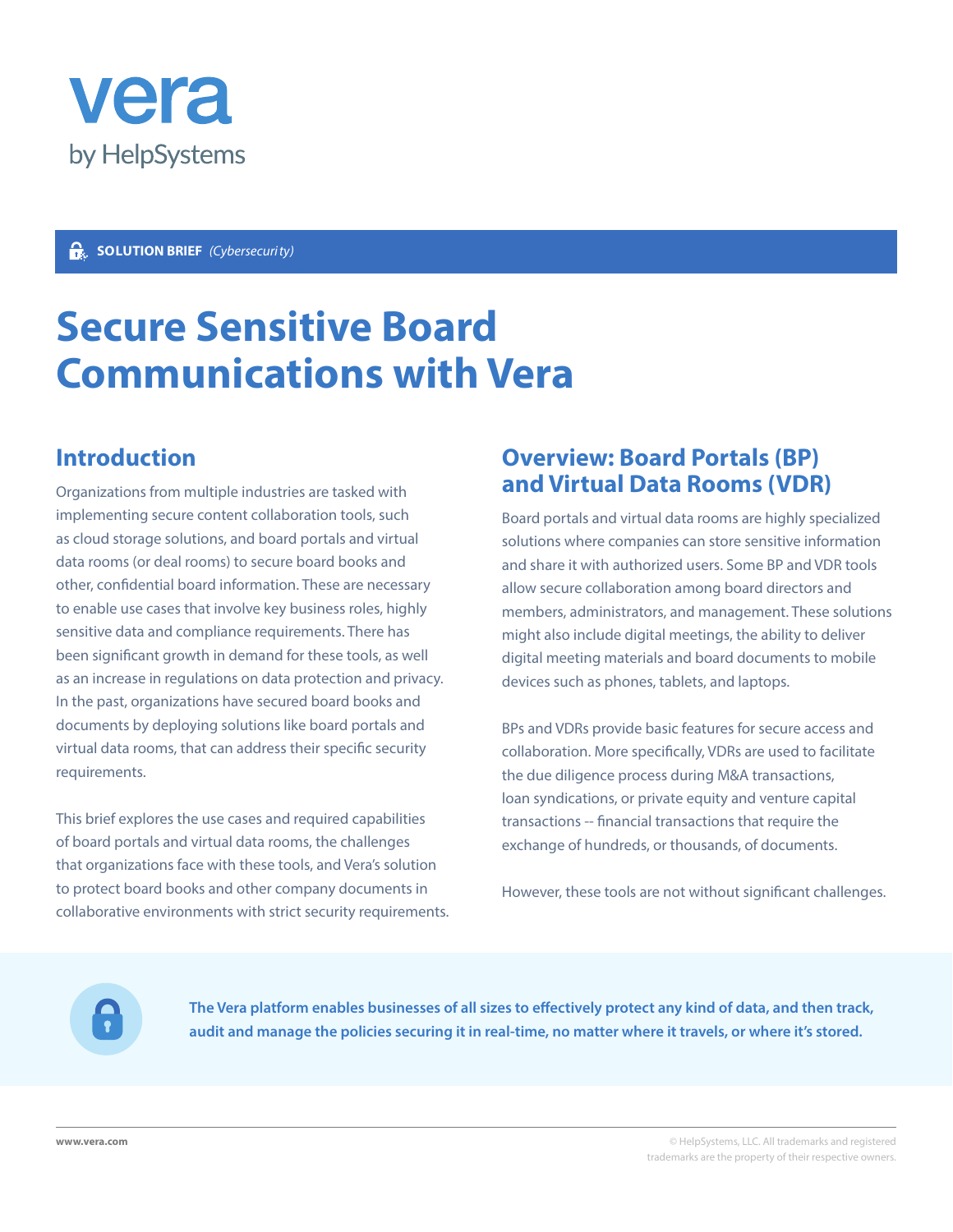### **Challenges of Board Portal and Virtual Data Room Tools**

#### **SECURE COLLABORATION FOR INTERNAL AND EXTERNAL USERS**

Current solutions, from board portals and virtual data rooms, and on-premise storage, to Enterprise Content Management (ECM) to modern enterprise sync and share tools -- like Box, Dropbox, and OneDrive -- can address different parts of secure collaboration. But, none have the capability to protect the full lifecycle of enterprise content. Companies regularly store and share information across multiple repositories, and the daily course of business disperses that data across different systems, from CRM to ERP to HRM and even to financial systems.

#### **LACKS INTEGRATIONS WITH OTHER SOFTWARE AND REPOSITORIES**

Board portals and virtual data rooms lack integration with Microsoft Office 365, SharePoint, Box, Dropbox, and others. They do not offer a development platform and are too narrowly focused on board-specific use cases when most organizations are highly collaborative and need the ability to work with multiple groups and departments. Companies need content security that enables multiple use cases, working across different platforms and tools.

#### **NARROWLY FOCUSED, EXPENSIVE AND FRAGMENTED**

It's common for most companies to invest in multiple point products that have a narrow focus so they can cover each use case. But, BP and VDR applications are often narrowly focused, expensive and fragmented. Complexity and support costs typically grow significantly over time with increased usage. And organizations often struggle to identify the best application among the myriad of different VDR and BP products in the market.

### **Secure Sensitive Board Communications with Vera**

*Board Documents in Preparation (or During) for Meetings*

Employees and third-parties may sometimes struggle to adhere to company security policies, especially when productivity requires dynamic collaboration within and beyond the organization. In an enterprise environment, users work across many applications and leverage email, file shares, and the cloud to get work done. VERA allows internal and external (as well as third-party) collaborators to securely share and edit board documents, presentations, and spreadsheets regardless of how that content is accessed. This way, your users can maintain operational agility without risking security. By giving organizations central control over access, sharing and collaboration, policies follow the data and can be implemented globally and automatically across all users.

#### *Enable Secure Collaboration*

Not all business relationships are equal which means the level of access your partners have to your data should be carefully considered. Assign access rights and specific permissions that determine how collaborators interact with your files. From full collaboration rights that allow editing, to time-restricted viewing that prevents offline access, gain granular control over how your files are consumed.

#### *View Any File Type from Any Device*

Due to the highly collaborative nature of business, it is not safe to assume that enterprise data resides solely in controlled systems. A better approach is to design a system that can operate securely, independent of how information is shared or stored. And, to ensure control, management, and ownership over critical data, the platform must permit any kind of content type to be controlled and monitored consistently.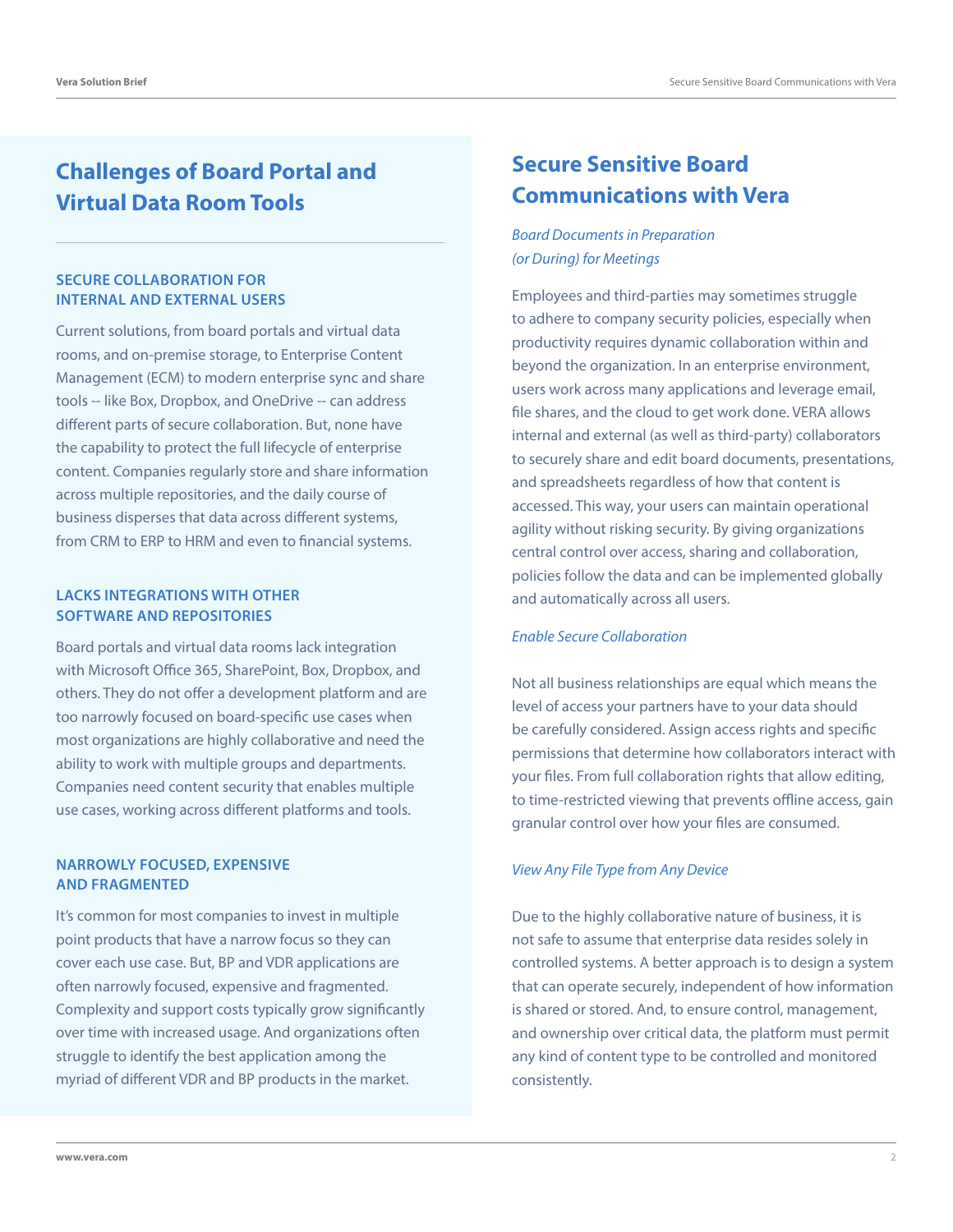### **Secure Sensitive Board Communications with Vera**

#### *Data Protection After Board Meetings Are Completed*

Realized you sent the wrong file, or a close collaborator is now a former partner? With Vera's real-time access control, instantly revoke access to any Vera-protected document, and take back control even if the files have been downloaded, copied, or shared online. Whether an employee leaves or a project with external contractors is completed, change or take back access rights to files with a single click, on any platform or device.

#### *Security, Compliance and Defensible Audit*

Vera's dashboard enables you to track, monitor, and get reports on content usage after it leaves your chosen repository. See who's opened your files, monitor whether they've been forwarded and update access permissions in real-time, even after the file has been shared externally. Get full audit trails and activity logs on your organization's content and centrally manage all your confidential files, including email attachments and content that never make it to the cloud.

#### *Seamless and Simple for End-Users*

For every individual in your organization, we make it effortless to securely collaborate on board documents with anyone, no matter which tools they choose to use. For IT and Security practitioners, Vera provides powerful management and oversight in a cloud-based platform that can coordinate and monitor activity independent of where content is stored.



### **Summary**

Most organizations are still distributing information to board members and directors through email, file sync tools, and sharing systems. But as organizations and individual workers become more continuously productive, IT and security teams need tools that can extend these controls across platforms. Moreover, all of this needs to be done with a focus on simplicity and user experience. By making it simple and transparent to secure and share securely across any repository, organizations can improve adherence to policy and dramatically improve their governance, security and data control posture.

The VERA platform enables businesses of all sizes to effectively protect any kind of data, and then track, audit and manage the policies securing it in real-time, no matter where it travels, or where it's stored. It's imperative that you are able to secure sensitive board documents, no matter what device, person, cloud or application creates or receives that data, even if - and after - it falls into the wrong hands.

**For more information about securing board documents with Vera, or to schedule a demo, please contact us at sales@vera.com.**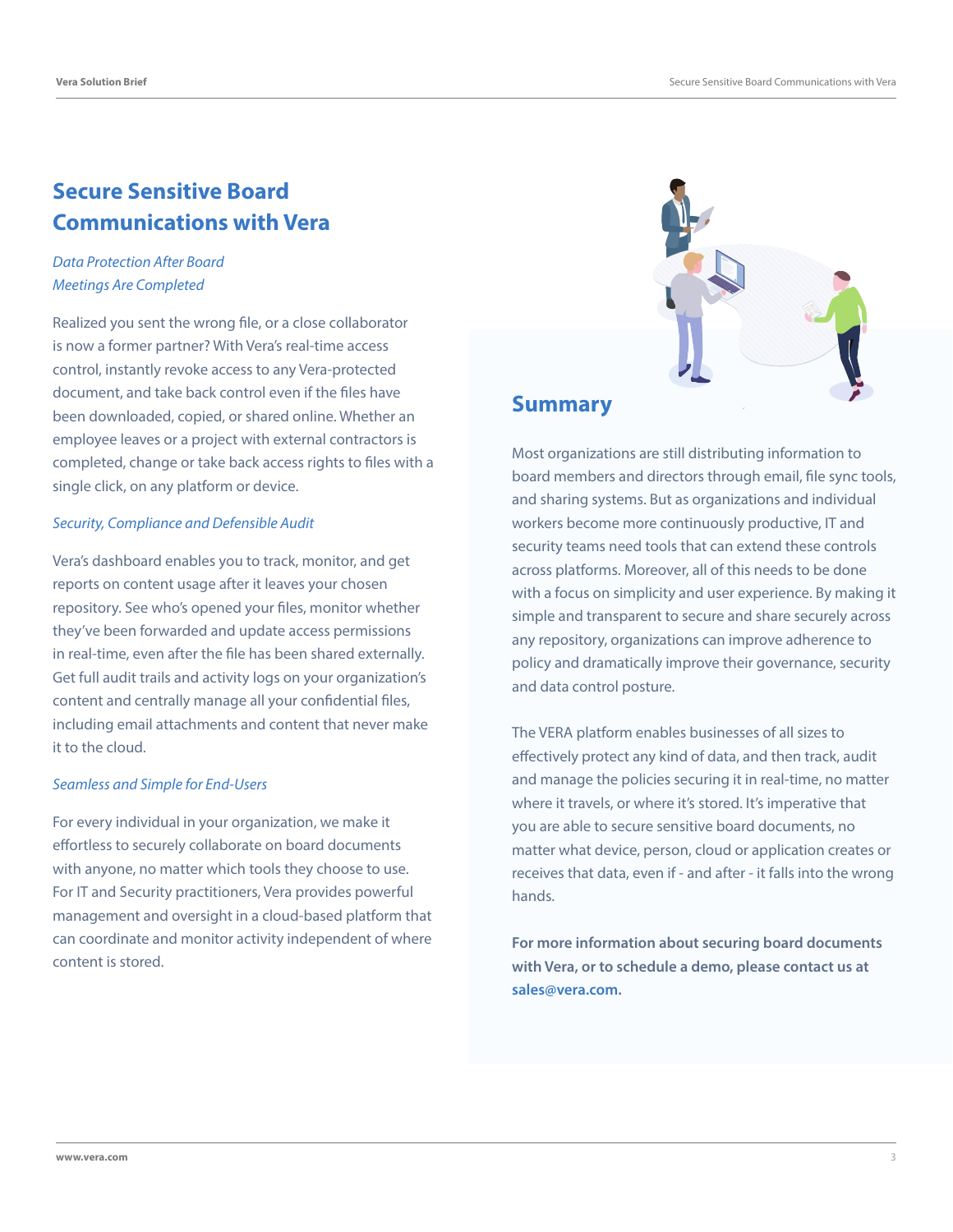Secure Sensitive Board Communications with Vera

# **Vera Security Board Portal and Virtual Data Room Capabilities**

| <b>Data Protection</b>               | • AES 256-bit encryption to any file type to ensure sensitive data<br>can't be accessed by unknown parties.<br>• Control access to sensitive files even after they have been shared<br>with external users via cloud collaboration, email or other means.<br>• Targeted access for users, groups, and domains.                                                                                                                                                                                                   |
|--------------------------------------|------------------------------------------------------------------------------------------------------------------------------------------------------------------------------------------------------------------------------------------------------------------------------------------------------------------------------------------------------------------------------------------------------------------------------------------------------------------------------------------------------------------|
| <b>Security Across Third Parties</b> | • Remote deletion of board books and annotations from board members'<br>PCs and tablets.<br>• Access to shared documents can be revoked at any time, even after files<br>have been downloaded.<br>• Third parties can create and keep critical documents in a protected area,<br>with governance such as document retention and audit trails.<br>• Maintain control over access to sensitive files even after they have been shared<br>with external users via cloud collaboration tools, email, or other means. |
| <b>Secure Collaboration</b>          | • Compose documents, meeting agendas, minutes and other sensitive<br>content using your preferred modern applications.<br>• Internal and external parties can work and review sensitive files based on<br>access controls and set policies.<br>• Supports secure international collaboration, even where different data<br>storage, protection, and privacy laws may apply.                                                                                                                                      |
| <b>Privacy and Compliance</b>        | • Granular visibility and centralized control; understand how your content is used,<br>by whom, and proactively investigate unauthorized access attempts.<br>• Policies can be customized to control users' actions such as print, download,<br>view, restricting permissions to users and/or groups.<br>• Vera logs every action taken by any user on a Vera-protected file.<br>· Vera's detailed audit logs provide defensible proof against data breaches.                                                    |